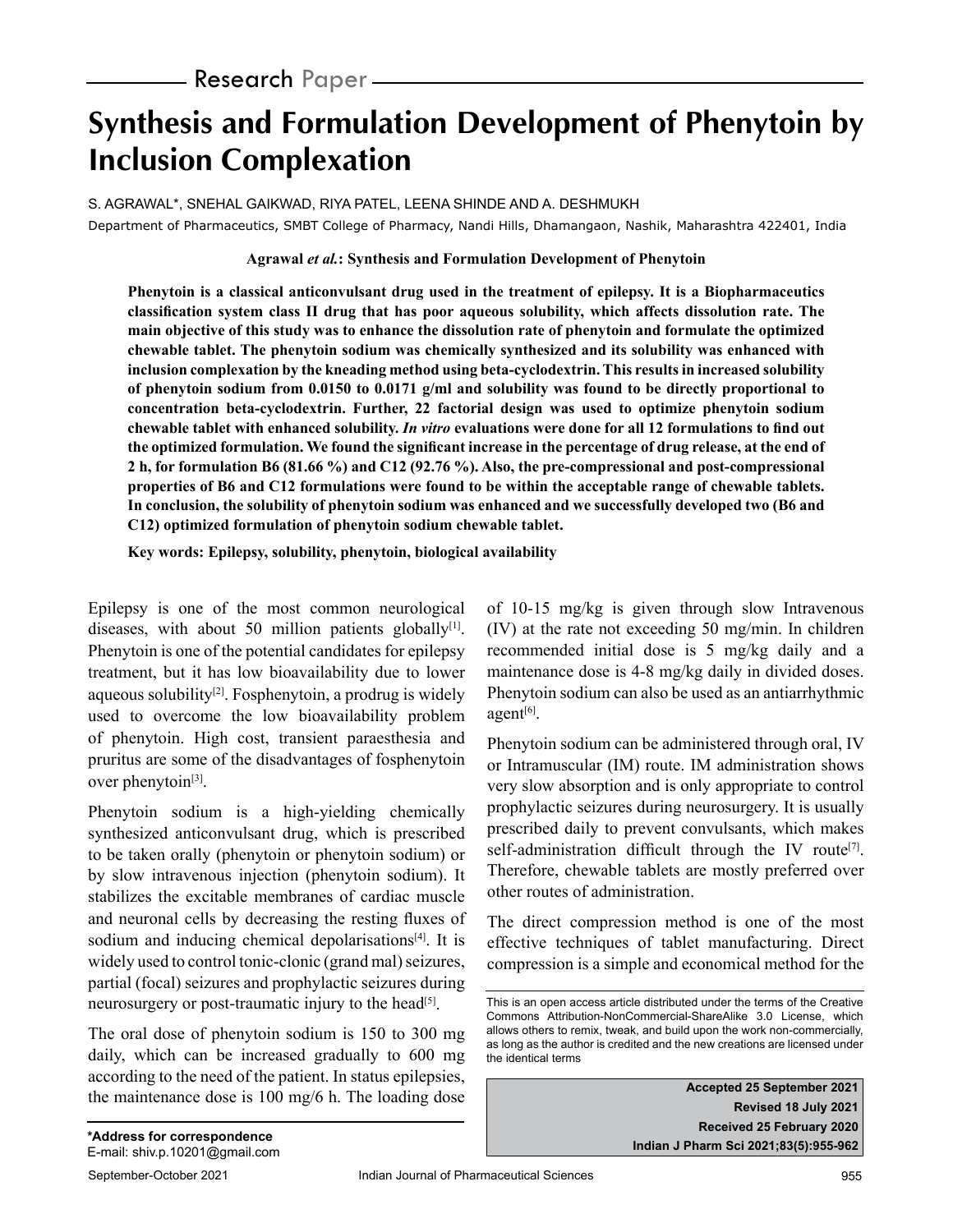manufacturing of tablets. It requires fewer processing steps than other techniques such as wet granulation and roller compaction. Some pharmaceutical active ingredients cannot be compressed directly into tablets due to lack of flow, cohesion properties and lubrication. Thus, such active ingredients are blended with other excipients that can be directly compressed<sup>[8]</sup>.

In this study, we chemically synthesized phenytoin sodium and enhanced its solubility with the inclusion complexation (kneading method) technique. Further, we aimed to formulate optimized phenytoin sodium chewable tablet with enhanced solubility, using  $2^2$  factorial design. We also performed percompressional and post-compressional studies to identify the optimized formulation.

# **MATERIALS AND METHODS**

All the chemicals used were supplied by SMBT College of Pharmacy, Dhamangaon, Nashik. The chemicals used were; Benzoin, acetic acid, sodium nitrate, copper sulphate, urea, Sodium Hydroxide (NaOH), methanol, ethanol, chloroform, diethyl ether, Potassium Bromide (KBr), Sodium Chloride (NaCl), Hydrochloric Acid (HCl), pyridine, cupric sulphate, Beta (β)-cyclodextrin, silicon dioxide, starch, magnesium stearate, mannitol, talc and sodium lauryl sulfate. All the chemicals used were of Laboratory Grade (LR).

# **Synthesis:**

**Synthesis of phenytoin:** In the Round Bottom Flask (RBF), 4.3006 g benzoin, 12.5 ml acetic acid and 2 g sodium nitrate were taken. The 2 % copper sulfate was prepared separately and 2.5 ml was added to RBF. The mixture in RBF was stirred in circumfluence for 1.5 h. The mixture was cooled to 50-60°. Phenytoin was separated by placing the mixture in the ice water bath. Phenytoin was dried and recrystallized using methanol. Melting Point (MP) and Percentage (%) yield of phenytoin was then calculated<sup>[9]</sup>.

**Synthesis of phenytoin sodium:** 2.1088 g phenytoin and 0.6103 g urea were added to a 50 ml flask, containing 5 ml water maintained at 98°. Then, 6 ml 30 % NaOH was added drop wise into the reactor in circumfluence for 1 h. The mixture was discolored, by adding 10 ml of water. The mixture was then filtered and the filtrate was adjusted to pH 5-6 at 45°. The precipitate was washed with water to obtain 5,5-diphenylhydantoin (diphenylhydantoin). Diphenylhydantoin was adjusted to the pH 11-11.5 by using 30 % NaOH, which was then discolored by heating at 70-80° for 0.5 h. The solution

was filtered and the residue was dried to obtain the phenytoin sodium (product)<sup>[9]</sup>. MP and percentage yield of phenytoin sodium was then calculated.

# **Drug evaluation:**

**Organoleptic properties:** Visual colour and odour were found out.

**Solubility:** The amount of solvent required for complete saturation of 1 g of phenytoin sodium was found out. Solubility of phenytoin sodium in water, ethanol, chloroform and diethyl ether was calculated<sup>[10]</sup>.

**Melting point:** The MP was determined using digital melting point apparatus (model S-972). One end of the capillary tube was sealed and dried phenytoin sodium was filled by jabbing the open end of the tube. The tube was inverted and gently tapped on the benchtop to cause the solid to fall to the closed end and was filled up to 2-3 mm of height. The tube was placed into the melting point apparatus. Once the temperature of 20° below the expected melting point was reached, the temperature was further increased at the rate of not more than 1° every 30 s. The melting point range was recorded from the first visible drop of liquid to a completely melted solid $[10]$ .

**Infrared Spectroscopy (IR):** The IR of the synthesized drug was found out using Jasco Fourier-Transform (FT)/IR instrument (model 4100). The sample was prepared by using the KBr pellet technique. Dried KBr powder was used in a ratio of 100 times the weight of pure phenytoin sodium. The phenytoin sodium and KBr mixture were pressed in a die at 10 000 to 15 000 pounds. The disk was then held in the path of the IR beam of the instrument for spectroscopic examination. The resulting spectra showed bands at  $3450$  cm<sup>-1</sup> and  $1640$  cm<sup>-1</sup> due to absorbed moisture. Carbon dioxide and water absorption were removed manually $[11]$ . The IR spectrum was compared with the reference spectrum of phenytoin published in a book by Philip *et al.*[12].

**Elemental analysis:** The sodium concentration in the synthesized drug was detected using flame photometry (model SLiSCO) at 589 nm. NaCl standard solution was used to prepare series of dilutions, having a concentration of 5, 10, 25, 50, 75, 100 mg/ml. The calibration curve was drawn. The sample solution was prepared and the emission was recorded to find out the concentration of sodium in a sample $[13-16]$ .

**Ultraviolet (UV):** A Jasco double beam spectrophotometer (model V-730) was used. Standard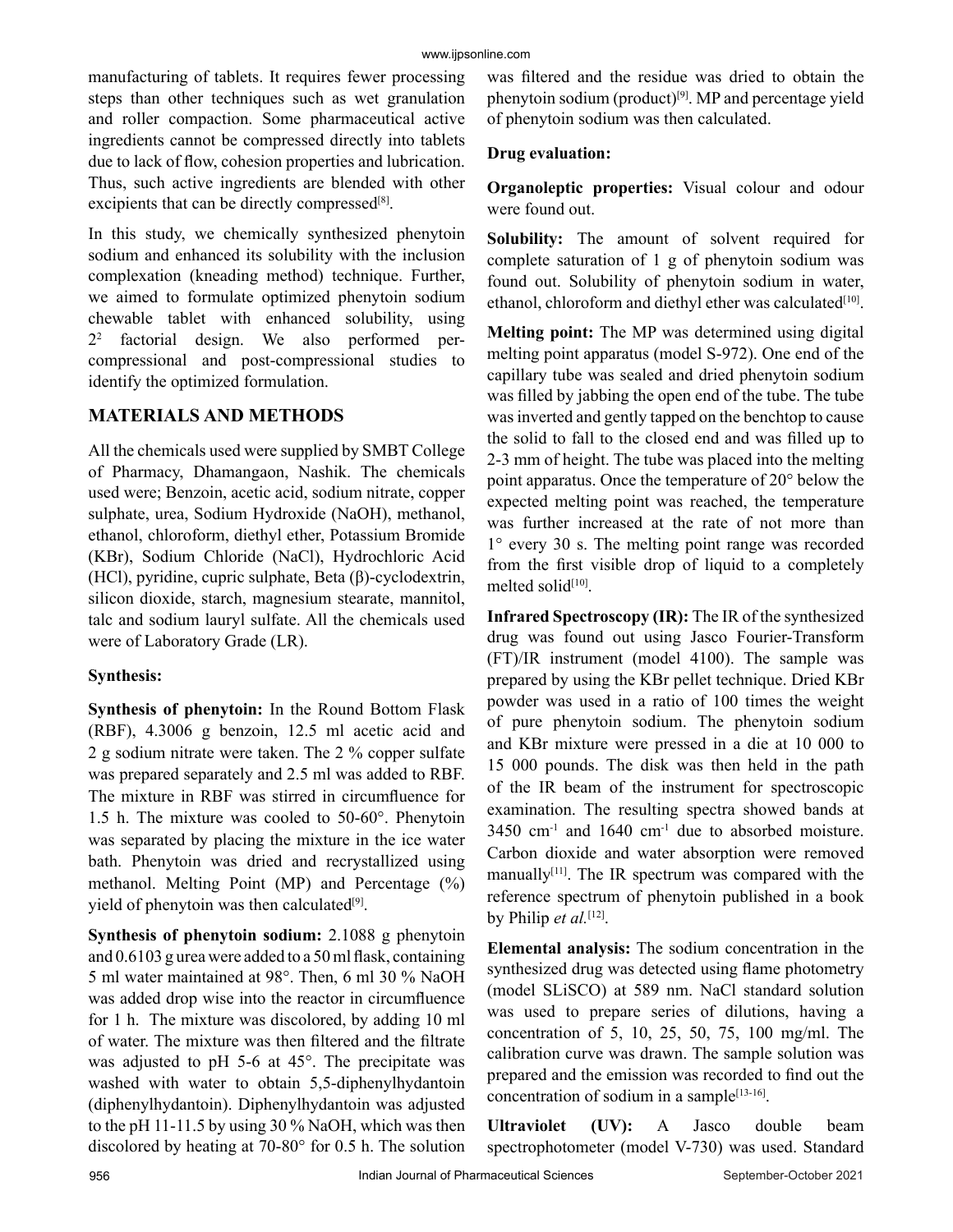stock solution (0.1 mg/ml) of phenytoin sodium in ethanol was prepared. A dilutions series of concentration 2, 4, 6, 8, 10, 12 and 14 μg/ml was prepared using standard stock solution and ethanol. The baseline was obtained using 14 μg/ml dilution at 200-250 nm. The maximum absorbance was found out using ethanol as blank. The absorbances of serial dilutions (each analysis in triplicate) were calculated using Beer-Lambert's law. The standard curve of concentration *vs.* absorbance was plotted to find linearity. The method was validated using Limit of Detection (LOD), Limit of Quantitation (LOQ), Standard Deviation (SD) and Relative standard Deviation (RSD).

**Chemical analysis:** 0.25 g of the drug was dissolved in 5 ml of water and acidified with dilute HCl. It should produce a white precipitate; 0.1 g of the drug was dissolved in 10 ml of a 10 % w/v solution of pyridine, 1 ml of cupric sulphate with pyridine solution was added and allowed to stand for 10 min. The blue precipitate must be produced<sup>[6]</sup>.

# **Solubility enhancement:**

Solubility is defined in quantitative terms as the concentration of the solute in a saturated solution at a certain temperature. In qualitative terms, it may be defined as the spontaneous interaction of two or more substances to form a homogeneous molecular dispersion. Drug solubility is the maximum concentration of the drug solute dissolved in the solvent under the specific condition of temperature,  $pH$  and pressure<sup>[18]</sup>.

Phenytoin sodium has low solubility and high permeability. It belongs to a class II drug in Biopharmaceutics Classification System (BCS)<sup>[19]</sup>. Its solubility was enhanced by the phenomenon of inclusion complexation by using the kneading method<sup>[20,21]</sup>. The kneaded mass of  $\beta$ -cyclodextrin and the drug was prepared using a sufficient amount of water. The kneaded mass was dried at 45° and pulverized[22,23]. The β-cyclodextrin was used in three different concentrations to observe its effect on solubility. Table 1 represents the combination A, B and C with the corresponding proportions of phenytoin sodium and β-cyclodextrin used for kneading.

# **Evaluation of enhanced solubility:**

The Shake-flask method was used to determine the equilibrium solubility at a given pH and temperature. Phenytoin sodium was added in surplus to ethanol, which was then shaken at a predetermined time interval for 24 h. The undissolved material represents the

saturated solution. The saturated solution was filtered and UV analysis of filtrate was performed to determine the enhanced solubility (concentration)<sup>[24,25]</sup>.

# **Formulation of chewable tablet:**

The solubility enhanced drug (mixture of phenytoin sodium and β-cyclodextrin by kneading method) was used to formulate a chewable tablet. The  $2<sup>2</sup>$  factorial design was applied for two factors i.e. silicon dioxide and starch (Table 2 and Table 3). The excipients used were silicon dioxide, starch, magnesium stearate, talc, mannitol and solubility enhanced drug along with β-cyclodextrin. One high and one low level was set up for silicon dioxide and starch. For each solubility enhanced drug (combination A, B, C)  $2^2$  factorial design was applied. Total 12 formulations were obtained (4 for each A, B and C combination), which were labelled as A1 to A4 for A, B5 to B8 for B, C9 to C12 for  $C^{[26-29]}$ . Table 4 highlights the composition of B6 and C12 formulations.

Five excipients were selected based on their organic properties, particle size, density, compressibility, flow ability, mode of compression and water solubility to optimize powder compatibility, blend uniformity, tablet appearance, tablet weight, tablet hardness, tablet

|                    |  | <b>TABLE 1: DRUG AND β-CYCLODEXTRIN</b> |
|--------------------|--|-----------------------------------------|
| <b>PROPORTIONS</b> |  |                                         |

| Ingredient     | А<br>(mg) | (mg) | (mg) |
|----------------|-----------|------|------|
| Drug           | 100       | 100  | 100  |
| B-Cyclodextrin | 300       | 400  | 500  |

# **TABLE 2: LEVELS OF FACTOR**

| S. No. | <b>Factor</b>       |                          | Low level High level |
|--------|---------------------|--------------------------|----------------------|
|        | Silicon dioxide (A) | $\overline{\phantom{a}}$ |                      |
|        | Starch (B)          | -                        |                      |

## **TABLE 3: TWO-LEVEL 2 FACTOR- FULL FACTORIAL EXPERIMENT DESIGN PATTERN**

|                     |             | Factor    |           |
|---------------------|-------------|-----------|-----------|
| <b>Formulations</b> | Combination | A         | В         |
| A1                  | 1           |           |           |
| A2                  | А           | $\ddot{}$ |           |
| A <sub>3</sub>      | В           |           | +         |
| A4                  | AB          | $\ddot{}$ | $\ddot{}$ |
| B <sub>5</sub>      | 1           |           |           |
| B <sub>6</sub>      | A           | +         |           |
| B7                  | В           |           | +         |
| B8                  | AB          | +         | $\ddot{}$ |
| C <sub>9</sub>      | 1           |           |           |
| C10                 | А           | +         |           |
| C <sub>11</sub>     | В           |           | +         |
| C <sub>12</sub>     | AB          | +         | $\ddot{}$ |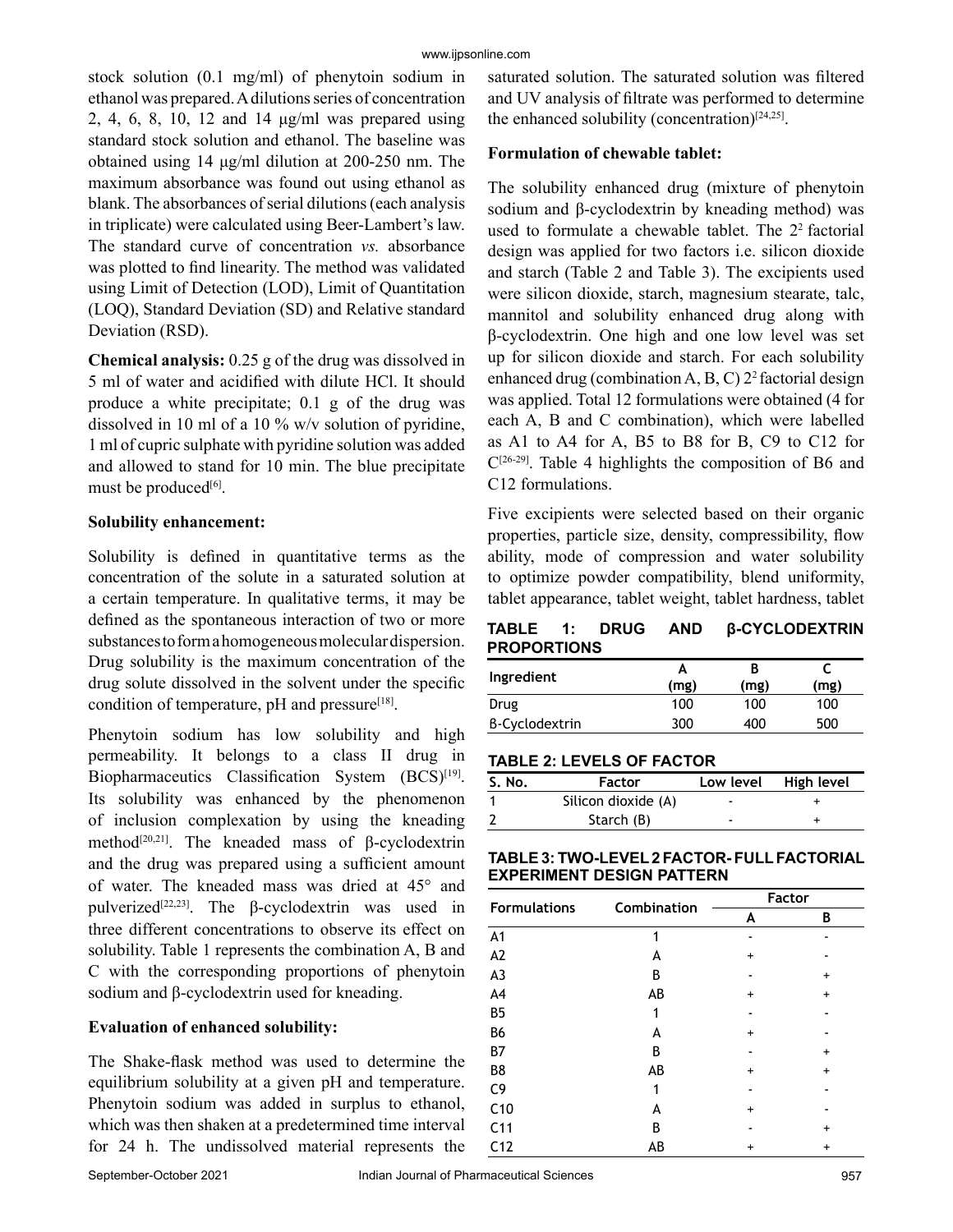friability and tablet disintegration<sup>[30]</sup>. As previously reported in the literature, the excipients had no drugexcipients interactions<sup>[31-33]</sup>. Drug and excipients were weighted accurately, passed through sieve no. 80 and were mixed completely for 5 min. The chewable tablets were prepared by the direct compression method. The 8 stage mini rotary tablet press was used for tablet compression. All 12 batches were performed similarly.

## **Evaluation of tablet:**

**Pre-compressional studies of drug and excipients**:

The pre-compressional studies were performed before compression, for the potential development of a drug. The flow properties were calculated to obtain flow ability. The flow properties evaluated were the angle of repose, Carr's index, bulk density and tapped density.

Angle of repose  $(\theta)$ =tan<sup>-1</sup> h/r

Bulk density  $(\rho b) = M/Vb$  (where, M is the mass of the sample, Vb bulk volume)

Tapped density (ρt)=Weight of powder blend/Minimum volume occupied by cylinder

Carr's index=Tapped density-Bulk density×100/ Tapped density<sup>[34]</sup>.

#### **Post-compressional evaluation:**

**Thickness:** The tablet thickness was calculated by vernier callipers. Tablet was placed in between two jaws vertically and thickness was measured. 12 tablets were used for this test and thickness was expressed in  $mm^{[34]}$ .

**Hardness:** Hardness is a diametric tablet crushing strength. The tablet hardness was determined by the Monsanto hardness tester. The tablet was placed lengthwise between the upper and lower plunger and force was applied until the tablet fractures, to give the hardness of the tablet in kg/cm<sup>2[34]</sup>.

**Weight variation test:** From each formulation, the weight of 20 tablets was recorded. The average weight of an individual tablet was then calculated. The weight of the individual tablet was recorded. The percentage weight deviation (variation) was calculated using the formula:

% weight deviation (variation)=(IW**–**AW)**/**AW×100

Where, IW is Individual Weight; AW is Average Weight . The percentage weight deviation should be present within the allowed percent deviation as per Indian Pharmacopoeia (IP)/United States Pharmacopeia (USP).

Table 5 represents the percentage weight deviation allowed according to IP/British Pharmacopoeia (BP)/ USP[6,33,35,36].

**Friability:** It is a method to determine the physical strength of uncoated tablets upon exposure to mechanical shock and attrition. The weight of 15 tablets was recorded. All tablets were placed in the friability apparatus, revolving at 24-25 rpm for 4 min (100 times). After 100 revolutions the tablets were dedusted and reweighted $[37]$ . The percentage friability is determined from the weight loss using the formula:

% Friability=W<sub>i</sub>-W<sub>i</sub>/W<sub>i</sub> × 100 (where, W<sub>i</sub> is weight before a test, W<sub>r</sub> is weight after a test)

**Disintegration test:** It is the time taken by the tablet to disintegrate, which was measured using the disintegration test apparatus as described in the USP/ National Formulary (NF). One tablet was placed in each of the 6 tubes with 10 nm mesh at the closed end. The basket rack was positioned in a 1 l beaker of water at 37°. The time taken for complete disintegration was noted<sup>[38]</sup>.

## **Dissolution studies:**

The *in vitro* drug release studies (dissolution studies) were performed using USP dissolution apparatus Type II (paddle apparatus), with 900 ml of 0.05 M Tris buffer as the dissolution medium. The dissolution medium was maintained at 37°, with a paddle rotation speed of 100 rpm. Each sampling was done by withdrawing 5 ml of a sample at a 10 min time interval for about 2 h. On each withdrawal of sample, 5 ml of buffer was re-added. The collected samples were suitably diluted. The absorbance of the solutions was determined at  $\lambda_{\text{max}}$ of 214 nm in a UV visible spectrophotometer, using buffer solution as a blank $[36,39]$ .

# **TABLE 4: COMPOSITIONS OF FORMULATIONS B6 AND C12**

| Ingredients             | B6 (%) | C12(%) |
|-------------------------|--------|--------|
| Silicon Dioxide         | 5      | 5      |
| Starch                  | 15     | 25     |
| Combination by kneading | 14     | 14     |
| Magnesium Stearate      | 1.5    | 1.5    |
| Talc                    | 4      | 4      |
| Mannitol                | q.s.   | a.s.   |

## **TABLE 5: PERCENTAGE WEIGHT DEVIATION ALLOWED**

| IP/BP           | Limit  | USP              |
|-----------------|--------|------------------|
| 80 mg or less   | 10 $%$ | 130 mg or less   |
| 80 mg to 250 mg | 7.5%   | 130 mg to 324 mg |
| 250 mg or more  | 5 %    | More than 324 mg |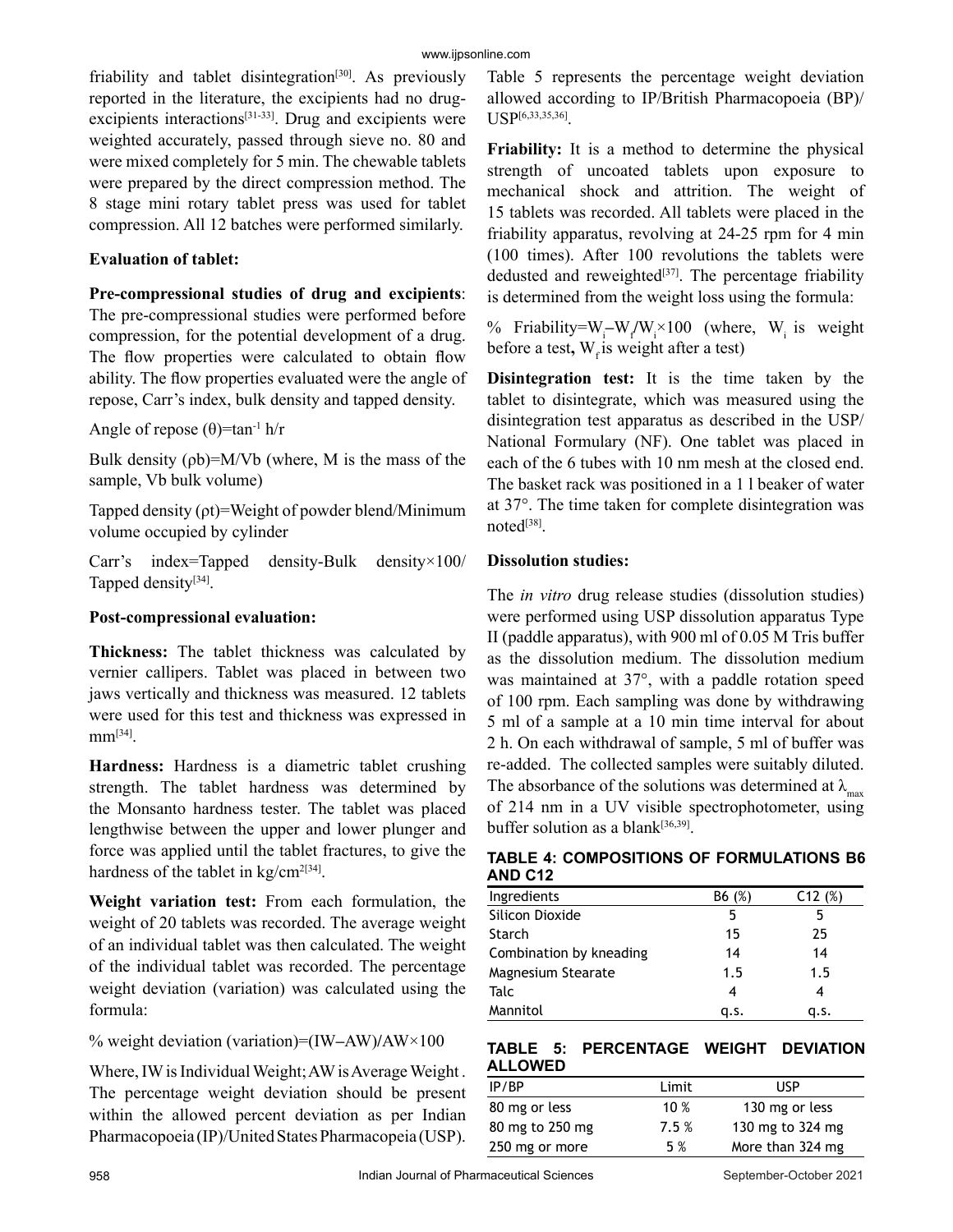#### www.ijpsonline.com

# **RESULTS AND DISCUSSION**

The percentage yield and MP of phenytoin was found to be 63 % and 280-282°, respectively. The percentage yield and MP of phenytoin sodium was found to be 56 % and 290-292°, respectively. The percentage yield was observed to be reduced after recrystallization. White, odourless powder of phenytoin sodium was obtained. Phenytoin sodium was soluble in water  $(1 \text{ g}/61 \text{ ml})$  and ethanol  $(1 \text{ g}/12.3 \text{ ml})$  and insoluble in chloroform and diethyl ether. Yellow color of flame was observed in flame photometry, which shows the presence of sodium in the sample $[40]$ . The concentration of sodium was found out to be 11 %. Outcomes of these primary identification test match with the properties of phenytoin sodium.

In the IR spectrums of the synthesized drug (fig. 1),  $3271.27$  cm<sup>-1</sup> and  $3207.62$  cm<sup>-1</sup> were assigned to the stretching vibration of secondary amines. 3070.68 cm-1 was assigned to stretching vibration of =C-H on the aromatic ring. 1722.43 cm-1 was assigned to stretching vibration of  $C=O$ . The 1494.83 cm<sup>-1</sup> was assigned to the skeleton vibration of the aromatic ring. The IR spectrum of the drug matches the reference spectrum of phenytoin sodium.

The performed dilutions were scanned at 200-400 nm.  $\lambda_{\text{max}}$  for the highest concentration was found out to be 207 nm using ethanol as blank. The observed  $\lambda_{\text{max}}$ matches the  $\lambda_{\text{max}}$  of phenytoin sodium<sup>[6,36]</sup>. Except for peaks at 207 nm, no other peaks were seen in the UV spectrum, which represents the sample had no impurity. Table 6 represents the absorbance and validation results. Table 7 shows the summary of validation parameters for the proposed UV method. Fig. 2 represents the standard curve of phenytoin sodium in ethanol. The calibration curve and  $\mathbb{R}^2$  show the linearity. Low % RSD values represent that the method is precise. The microgram level of LOQ and LOD indicates the method to be sensitive $[41]$ . Therefore the proposed UV analysis method is validated.

White precipitate was observed on acidification of aqueous solution of phenytoin sodium; the blue precipitate was observed after 10 min of mixing the cupric sulphate with a pyridine solution of phenytoin sodium. Chemical analysis indicated that the synthesized drug is phenytoin sodium. Therefore, from all the above analysis it can be concluded that the synthesized drug is phenytoin sodium.

Table 8 shows the different compositions of kneaded mass and their solubility. The results show enhanced solubility of phenytoin sodium. The highest solubility was found for 500 mg β-cyclodextrin with 100 mg of phenytoin sodium. It is observed that the solubility increases with the increase in the concentration of β-cyclodextrin.

The flow properties are given in Table 9. Except for A2 and B5, all other formulations have an angle of repose



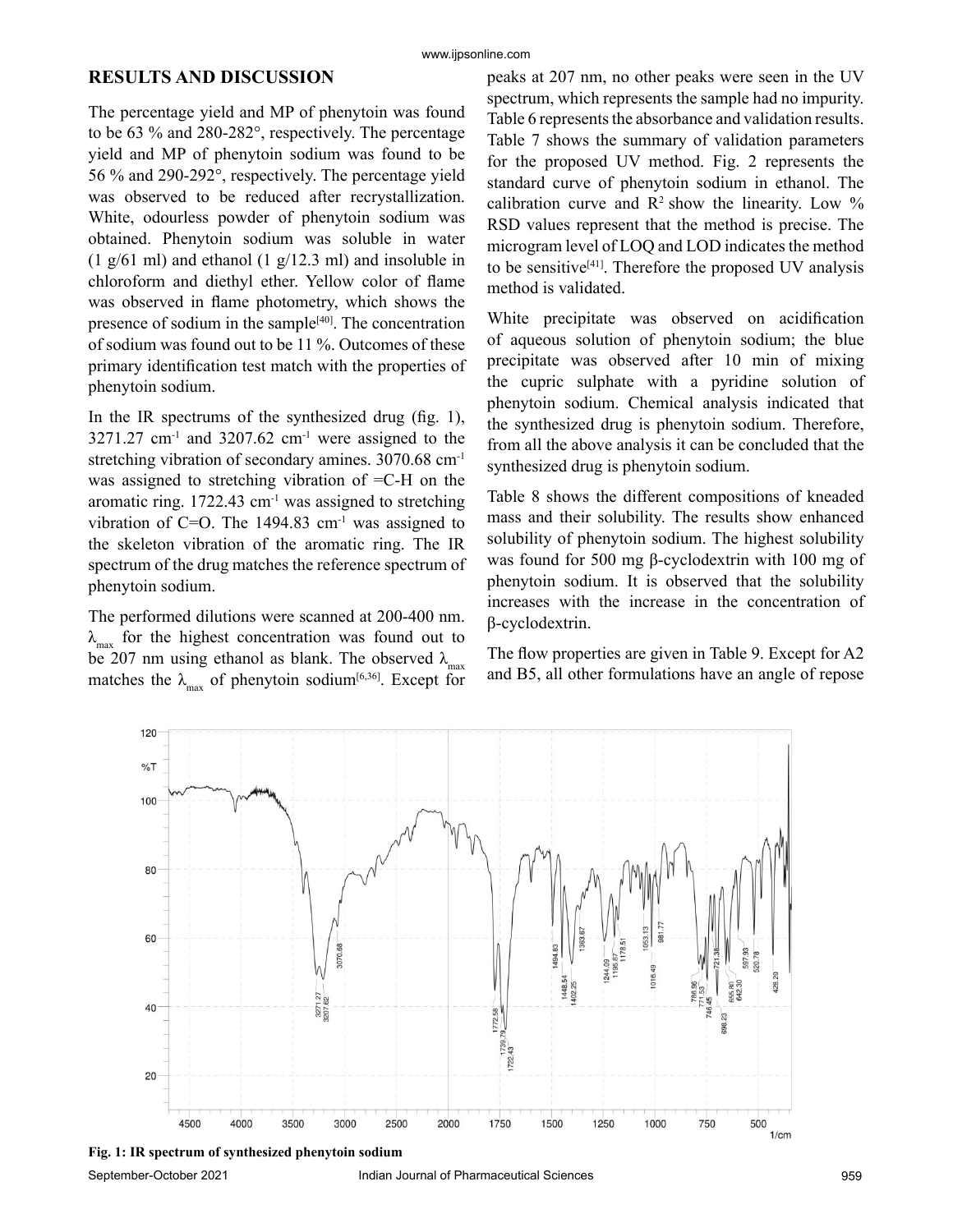**TABLE 6: UV ABSORBANCE AND VALIDATION**

| Concentration<br>$(\mu g/ml)$ | Absorbance | SD                | <b>RSD</b>        | %<br>Recovery |
|-------------------------------|------------|-------------------|-------------------|---------------|
| $\overline{2}$                | 0.215      | 0.006807 3.165981 |                   | 100.233       |
| 4                             | 0.492      | 0.012530 2.546741 |                   | 100.343       |
| 6                             | 0.735      |                   | 0.013577 1.846366 | 100.136       |
| 8                             | 0.983      |                   | 0.011590 1.178667 | 100.128       |
| 10                            | 1.23       |                   | 0.018148 1.475410 | 100.108       |

#### **TABLE 7: VALIDATION PARAMETERS**

| Parameters (units)             | Result           |
|--------------------------------|------------------|
| Absorption maxima (nm)         | 207              |
| Linearity range $(\mu g/ml)$   | $2 - 10$         |
| Standard regression equation   | y=0.1261x-0.0253 |
| Regression coefficient $(R^2)$ | $R^2 = 0.9994$   |
| % Accuracy                     | 100.1896         |
| Precision                      | 1.475-3.165      |
| $LOD$ ( $\mu$ g/ml)            | 0.32791          |
| $LOQ$ ( $\mu$ g/ml)            | 0.99368          |



**Fig. 2: Standard curve of phenytoin sodium in ethanol**

#### **TABLE 8: SOLUBILITY ENHANCEMENT RESULTS**

| Combination      | Concentration<br>(g/ml) |
|------------------|-------------------------|
| Phenytoin sodium | 0.0150                  |
| А                | 0.0159                  |
| B                | 0.0163                  |
|                  | 0.0171                  |

| <b>TABLE 9: PRE-COMPRESSION PARAMETER</b> |  |
|-------------------------------------------|--|
|-------------------------------------------|--|

less than 35°, which indicates good flow ability. The highest bulk density was found to be 0.76±0.01 g/ml for A2 and the lowest was found out to be 0.33±0.01 g/ml for B7. Similarly, highest and lowest tapped densities were 0.92±0.01 mg/ml (A2) and 0.52±0.01 mg/ml (C12). Carr's index value indicates formulation B6, C9 and C10 has excellent flow ability, formulation A2, A3 and C12 has good flow ability and formulation A1, B5 and C11 have very poor flow property $[6]$ .

The tablets were compressed by the direct compression technique. The hardness for the conventional tab is between 4–10 kg/cm2 but for chewable tablet, the hardness should be up to 3 kg/cm<sup>2[42]</sup>. Hardness (Table 10) for all formulation except for A4, B8, C9 and C11 is less than  $3 \text{ kg/cm}^2$ .

Based on our result, the average thickness of tablets is 4.058 mm, as the thickness obtained for every 12 tablets lies within the range of 3.80 mm to 4.20 mm (Table 10). According to the average weight of 20 tablets, for each A1-C12 formulation percentage weight variation allowed was 5 % and it was reported that the batches of all the formulation passed the weight variation test (Table 10). Thus, all the tablets within each formulation have a uniformity $[43]$ . The percentage friability was below 1 % and no tablet was broken (Table 10). Thus, all the formulation passed the percentage friability test, which indicates all the formulations are resistant to friability.

In dissolution studies, the maximum percentage of drug release (2 h) was recorded to be 92.76 % and 81.66 % for C12 and B6 formulations, respectively (Table 11). For most of the other formulation, the percentage of drug release was found to be less than 60 %, which were then discarded. Fig. 3 represents the graph percentage of drug release against time for C12 and B6 formulations.

The pre-compressional and post-compressional studies show that the formulations C12 and B6 are optimal.

|                     | IADLL 9. I INL-VOIIII INLOUIVIN I AINAIIIL I LIN |                       |                            |                   |  |  |
|---------------------|--------------------------------------------------|-----------------------|----------------------------|-------------------|--|--|
| <b>Formulations</b> | Bulk density (g/ml)                              | Tapped density (g/ml) | Angle of repose $(\theta)$ | Carr's index      |  |  |
| A1                  | $0.48 \pm 0.017$                                 | $0.86 \pm 0.01$       | $25.3 \pm 0.264$           | 44.19±1.477       |  |  |
| A2                  | $0.76 \pm 0.01$                                  | $0.92 \pm 0.01$       | $38.7{\pm}0.1$             | $17.39 \pm 0.189$ |  |  |
| A <sub>3</sub>      | $0.51 \pm 0.01$                                  | $0.62 \pm 0.017$      | $33.8 + 0.1$               | $17.72 \pm 1.207$ |  |  |
| A4                  | $0.44 \pm 0.02$                                  | $0.59 \pm 0.026$      | $22.7 \pm 0.2$             | $25.42 \pm 1.139$ |  |  |
| B <sub>5</sub>      | $0.59 \pm 0.01$                                  | $0.85 \pm 0.01$       | $36.4{\pm}0.1$             | $30.57 \pm 1.993$ |  |  |
| <b>B6</b>           | $0.47{\pm}0.02$                                  | $0.53 + 0.01$         | $30.5 \pm 0.2$             | $11.31 \pm 1.775$ |  |  |
| B7                  | $0.33 \pm 0.01$                                  | $0.44 \pm 0.01$       | $33.3 \pm 0.1$             | $24.95 \pm 3.415$ |  |  |
| B8                  | $0.42{\pm}0.01$                                  | $0.53 \pm 0.02$       | $32.6 \pm 0.26$            | $20.63 \pm 4.885$ |  |  |
| C9                  | $0.73 \pm 0.01$                                  | $0.82{\pm}0.01$       | $25.6 \pm 0.132$           | $10.97 \pm 0.133$ |  |  |
| C10                 | $0.62 \pm 0.02$                                  | $0.69 \pm 0.01$       | $24.1 \pm 0.229$           | $10.14 \pm 2.512$ |  |  |
| C <sub>11</sub>     | $0.46 \pm 0.01$                                  | $0.76 \pm 0.01$       | $33.2 \pm 0.1$             | $39.45 \pm 2.112$ |  |  |
| C <sub>12</sub>     | $0.43 \pm 0.01$                                  | $0.52 + 0.01$         | $25.7+0.132$               | $17.31 \pm 0.332$ |  |  |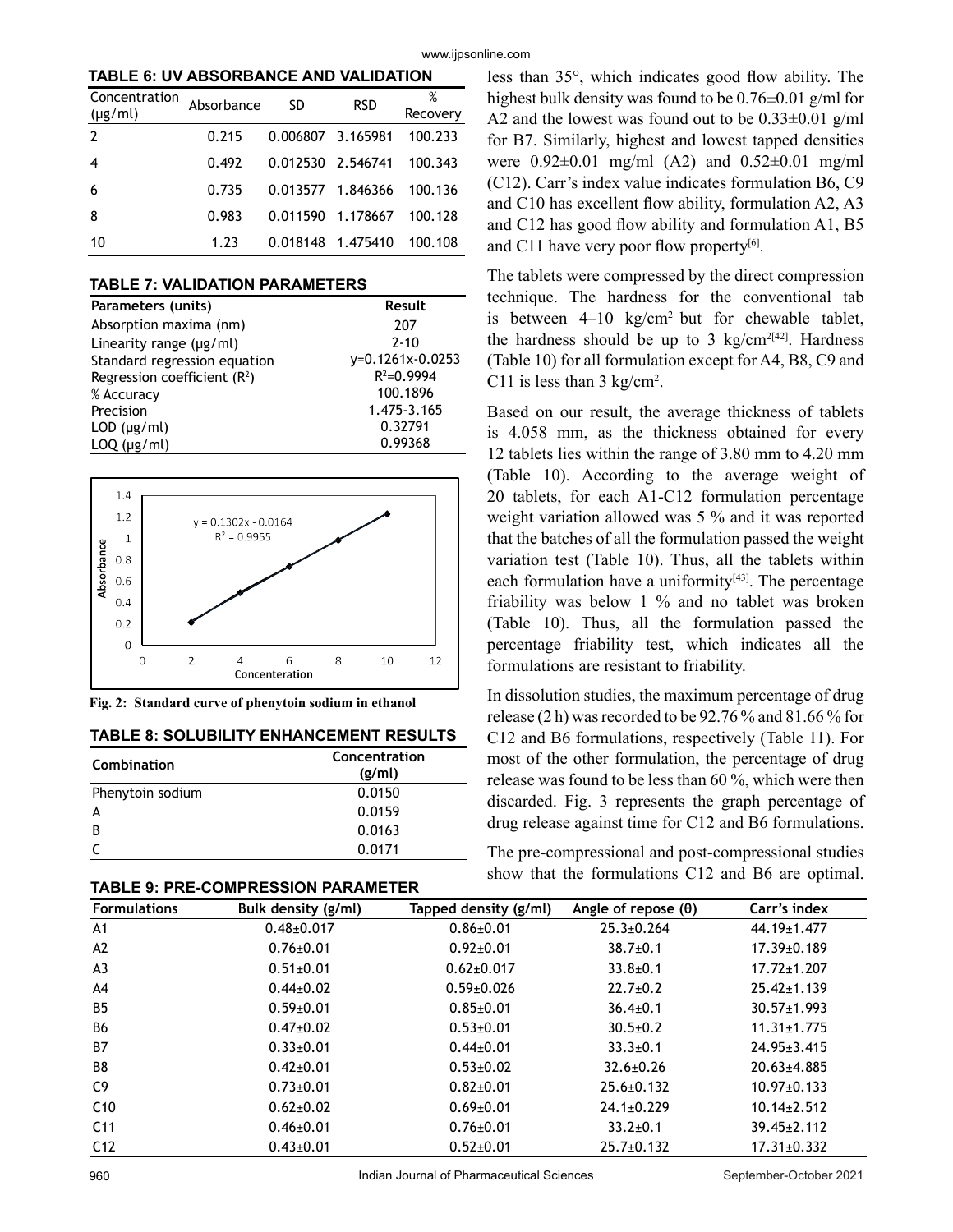www.ijpsonline.com

#### **TABLE 10: POST-COMPRESSION PARAMETER**

| <b>Formulations</b> | Hardness (kg/cm <sup>2</sup> ) | <b>Thickness</b><br>(mm) | % Weight<br>variation | % Friability     | Disintegration<br>time (min) |
|---------------------|--------------------------------|--------------------------|-----------------------|------------------|------------------------------|
| A <sub>1</sub>      | $2.30 \pm 0.026$               | $4\pm 0.073$             | $4.1 \pm 0.021$       | $0.01 \pm 0.001$ | $7.1 \pm 0.164$              |
| A2                  | $2.92 \pm 0.095$               | $4.2 \pm 0.056$          | $3.8 + 0.021$         | $0.03 \pm 0.003$ | $7.6 + 0.302$                |
| A <sub>3</sub>      | $2.5 \pm 0.081$                | $3.9 + 0.052$            | $4.3 + 0.021$         | $0.05 \pm 0.001$ | $6.8{\pm}0.26$               |
| A4                  | $3.3 + 0.078$                  | $3.5 + 0.047$            | $4.5 \pm 0.022$       | $0.01 \pm 0.003$ | $8.4 \pm 0.242$              |
| <b>B5</b>           | $2.1 \pm 0.127$                | $4.0+0.052$              | $3.2 + 0.021$         | $0.2 + 0.03$     | $8.1 \pm 0.289$              |
| <b>B6</b>           | $2.23 \pm 0.06$                | $3.8 + 0.047$            | $4.3 \pm 0.016$       | $0.4 + 0.01$     | $8.6 \pm 0.235$              |
| <b>B7</b>           | $2.76 \pm 0.087$               | $4.2 + 0.067$            | $4.0+0.026$           | $0.1 + 0.026$    | $7.8 + 0.609$                |
| B8                  | $3.98 \pm 0.072$               | $4.8 + 0.1$              | $3.8 + 0.023$         | $0.3 + 0.026$    | $8.4 \pm 0.401$              |
| C <sub>9</sub>      | $3.39 \pm 0.079$               | $3.9 + 0.056$            | $2.9 + 0.022$         | $0.6 + 0.01$     | $7.5 \pm 0.42$               |
| C <sub>10</sub>     | $2.2 \pm 0.043$                | $4.5 \pm 0.036$          | $4.1 \pm 0.024$       | $0.5+0.036$      | $9.0+0.25$                   |
| C <sub>11</sub>     | $3.20 \pm 0.062$               | $3.8 + 0.082$            | $4.7 \pm 0.027$       | $0.7+0.01$       | $8.1 \pm 0.271$              |
| C <sub>12</sub>     | $2.34 \pm 0.06$                | $4.1 \pm 0.042$          | $3.5 \pm 0.016$       | $0.4 \pm 0.017$  | $9.2 \pm 0.151$              |

#### **TABLE 11: DISSOLUTION TESTING (% DRUG RELEASE)**

| Sampling time (min) | B6 (%) | C12(%) |
|---------------------|--------|--------|
| 10                  | 6.21   | 5.71   |
| 20                  | 11.3   | 12.46  |
| 30                  | 17.6   | 19.16  |
| 40                  | 22.53  | 26.45  |
| 50                  | 29.26  | 33.32  |
| 60                  | 35.35  | 39.43  |
| 70                  | 41.83  | 46.07  |
| 80                  | 46.2   | 54.8   |
| 90                  | 55.3   | 67.2   |
| 100                 | 68.35  | 75.03  |
| 110                 | 75.12  | 82.57  |
| 120                 | 81.66  | 92.76  |



#### **Fig. 3: Percentage drug release of B6 and C12 formulation**

In conclusion, the solubility of phenytoin sodium was enhanced and an optimized chewable tablet formulation was developed.

# **Acknowledgements:**

The authors thank Dr. A. S. Dhake, Dr. A. R. Surana and Mr. P.R. Dighe for their necessary guidance for the present research work.

# **Conflict of interests:**

The authors declared no conflicts of interest.

# **REFERENCES**

- 1. Beghi E, Giussani G, Nichols E, Abd-Allah F, Abdela J, Abdelalim A, *et al.* Global, regional and national burden of epilepsy, 1990–2016: a systematic analysis for the Global Burden of Disease Study 2016. Lancet Neurol 2019;18(4):357- 75.
- 2. Chiang PC, Wong H. Incorporation of physiologically based pharmacokinetic modeling in the evaluation of solubility requirements for the salt selection process: a case study using phenytoin. AAPS 2013;15(4):1109-18.
- 3. Schachter SC. Anticonvulsant Agents: Phenytoin and Fosphenytoin. In: Riederer P, Laux G, *et al.* editors. NeuroPsychopharmacotherapy. Cham: Springer International Publishing; 2020. p. 1-6.
- 4. Hesselink JM. Phenytoin: a step by step insight into its multiple mechanisms of action—80 years of mechanistic studies in neuropharmacology. J Neurol 2017;264(9):2043-7.
- 5. Patocka J, Wu Q, Nepovimova E, Kuca K. Phenytoin–An antiseizure drug: Overview of its chemistry, pharmacology and toxicology. Food Chem Toxicol 2020;142:111393.
- 6. Indian Pharmacopoeia. 8<sup>th</sup> ed. Controller of Publication, Govt. of India, Ministry of Health and Family Welfare, New Delhi; 2018. p. 2917-8.
- 7. Agarwal P, Kumar N, Chandra R, Gupta G, Antony AR, Garg N. Randomized study of intravenous valproate and phenytoin in status epilepticus. Seizure 2007;16(6):527-32.
- 8. Parashar B, Chauhan A, Prashar D, Chandel A, Kumar H, Purohit R. Formulation and evaluation aspects of tablets-An overview. Am J PharmTech Res 2012;2(1):2249-3387.
- 9. Du TT, Li JF, Min LJ. Green Synthesis of Phenytoin Sodium. Adv Mat Res 2012;518-523:3917-20.
- 10. Mohrig JR, Hammond CN, Schatz PF. Techniques in organic chemistry. 3rd ed. New York: Macmillan; 2009. p. 174-82.
- 11. Skoog DA, Holler FJ, Crouch SR. Principles of instrumental analysis. 6<sup>th</sup> ed. New Delhi: Cengage learning; 2014. p. 477-504.
- 12. Philip J, Holcomb IJ, Fusari SA. Phenytoin. In: Florey K, editor. Analytical Profiles of Drug Substances. Vol. 13: